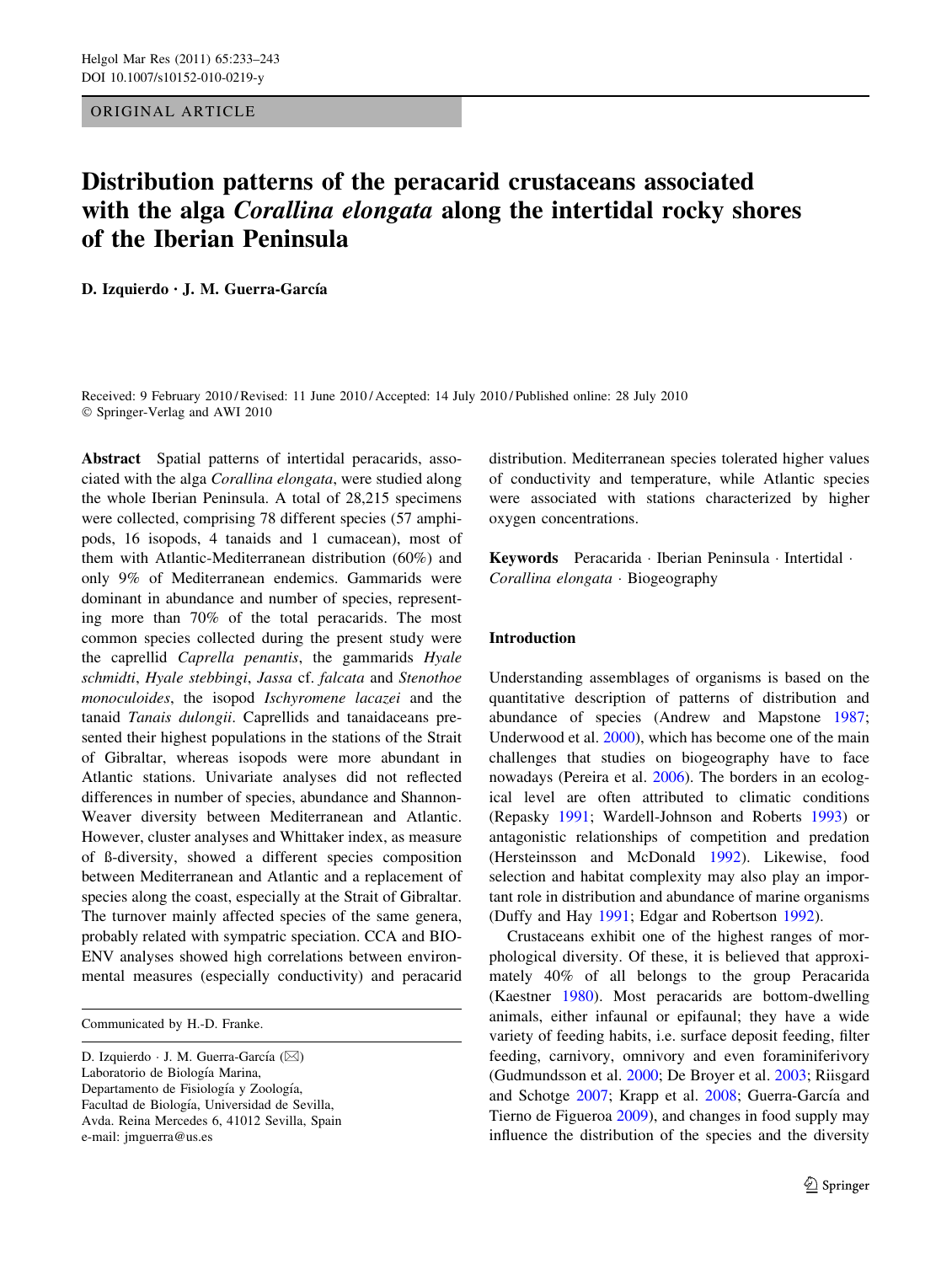<span id="page-1-0"></span>patterns in the benthic environment. Furthermore, peracarids are being studied as bioindicators, since they have shown to be good indicators of environmental changes (Conradi and López-González [2001](#page-9-0); Guerra-García and García-Gómez [2001;](#page-9-0) Ohji et al. [2002](#page-10-0); Guerra-García and García-Gómez [2004](#page-9-0); Dauvin and Ruellet [2007;](#page-9-0) Guerra-García et al. [2009a\)](#page-9-0).

Given that this group lacks pelagic larvae and their capacities for long-distance movement are limited in adults, the studies on biogeography focused on this group have been numerous in recent years (e.g. Chavanich and Wilson [2000;](#page-9-0) Thiel [2002](#page-10-0); Castellanos et al. [2003](#page-9-0); De Broyer et al. [2003;](#page-9-0) Chiesa et al. [2005](#page-9-0); Winfield et al. [2006;](#page-10-0) Myers and Lowry [2009\)](#page-10-0). Nevertheless, research has not been so intensive in the Iberian Peninsula, and the knowledge in this field is still fragmentary (Bellan-Santini and Ruffo [1998;](#page-9-0) Guerra-García et al. [2009b,](#page-9-0) [c,](#page-9-0) [d](#page-9-0)) and mainly focused on the Strait of Gibraltar (Conradi et al. [1997;](#page-9-0) Castelló and Carballo [2001](#page-9-0); Guerra-García and Takeuchi [2002](#page-9-0)). However, there has been a slight increase in the interest of this region during the last decade (e.g. Ballesteros [1988](#page-8-0); Cruz et al. [2003;](#page-9-0) Pereira et al. [2006](#page-10-0); Guerra-García et al. [2010\)](#page-9-0). The Iberian Peninsula is located in the southwest of Europe and is the westernmost of the three major southern European peninsulas. Its coasts are washed by the Mediterranean on the eastern side and Atlantic on the northern and western side, converging at the Strait of Gibraltar.

Corallina elongata (hereafter C. elongata) is a macroalga belonging to the family Corallinaceae (Rhodophyta). This species is widely distributed, occurring not only all along Mediterranean (Flores-Moya et al. [1989;](#page-9-0) Conde et al. [1996;](#page-9-0) Bárbara and Cremades [1996](#page-8-0); Babbini and Bressan [1997\)](#page-8-0) and Atlantic (Guiry [1977;](#page-10-0) Neto [1994;](#page-10-0) Araujo et al. [2009\)](#page-8-0), where it has been extensively reported, but also in the Pacific (Abbott [1999](#page-8-0); Lee [2008\)](#page-10-0). It is a whitish-pink to reddish-lilac calcified algae, with articulated fronds and fish-bone-like arrangement. Its axis is compressed and repeatedly pinnate from discoid base. Coralline algae can be considered as ecosystem engineers, since they can modify the environment by providing shelter from desiccation stress, wave action and predation, enriching biodiversity within its structure (Jones et al. [1994;](#page-10-0) Daleo et al. [2006\)](#page-9-0). In extreme environments, intertidal coralline algal turfs ameliorate hard physical conditions, allowing the presence of many fauna that otherwise would not dwell at this level (Bertness et al. [2006](#page-9-0)). Corallina elongata was selected in this study, since it is one of the dominant macroalgae along the intertidal ecosystems of the whole Iberian Peninsula (Pérez-Cirera and Maldonado [1982](#page-10-0); Guerra-García et al. [2006\)](#page-9-0), and it was present in all sampling stations selected for the present work. Studies on biogeography of macrofauna associated with Corallina

worldwide are scarce (Dommasnes [1969;](#page-9-0) Fernández and Niell [1987;](#page-9-0) Bitar [1984;](#page-9-0) Ballesteros [1988](#page-8-0); Kelaher et al. [2001](#page-10-0); Kelaher [2002](#page-10-0); Kelaher and Castilla [2002;](#page-10-0) Kelaher et al. [2003](#page-10-0); Bertness et al. [2006](#page-9-0); Bussell et al. [2007](#page-9-0); Liuzzi and López-Gappa [2008;](#page-10-0) Guerra-García et al. [2009b](#page-9-0)), especially in the Iberian Peninsula.

The main aim of this study was to demarcate the distribution and abundance patterns of benthic peracarids associated with the alga C. elongata in the intertidal zone along the whole coast of the Iberian Peninsula, and explore the relationship with some environmental variables such as oxygen concentration, turbidity, temperature, pH and conductivity

## Materials and methods

The present study encompassed the whole coasts of the Iberian Peninsula (Spain and Portugal) (Fig. 1). Nineteen stations were selected in order to cover the greatest range of natural environmental conditions (Fig. 1). We chose relatively undisturbed enclaves with low human pressure to avoid the effect of anthropogenic influence on the natural biogeographical and ecological patterns of species.

Sampling was conducted in summer 2008 (June, July and August). The following environmental parameters were measured ''in situ'' at each sampling site: water temperature, pH, conductivity, dissolved oxygen and turbidity. Temperature and oxygen concentration were measured with an oxymeter CRISON OXI 45; pH and conductivity were measured using a conductivimeterpHmeter CRISON MM40, and finally turbidity was measured in nephelometric turbidity units (ntu) using a turbidimeter WTW 335 IR. The seaweed  $C$ . elongata was



Fig. 1 Study area showing the sampling station. Ogella  $(1)$ , Oyambre (2), Cetarea (3), Baleo (4), Cabo Silleiro (5), Labruge (6), Playa Azul (7), Vale dos Homens (8), Castelo (9), Bolonia (10), Isla de Tarifa (11), Torreguadiaro (12), Cerro Gordo-Herradura (13), Cabo de Gata  $(14)$ , Cala del tío Ximo  $(15)$ , Benicassim-Oropesa  $(16)$ , Torrent del Pi  $(17)$ , Cala de Sant Francesc  $(18)$ , L'Estartit  $(19)$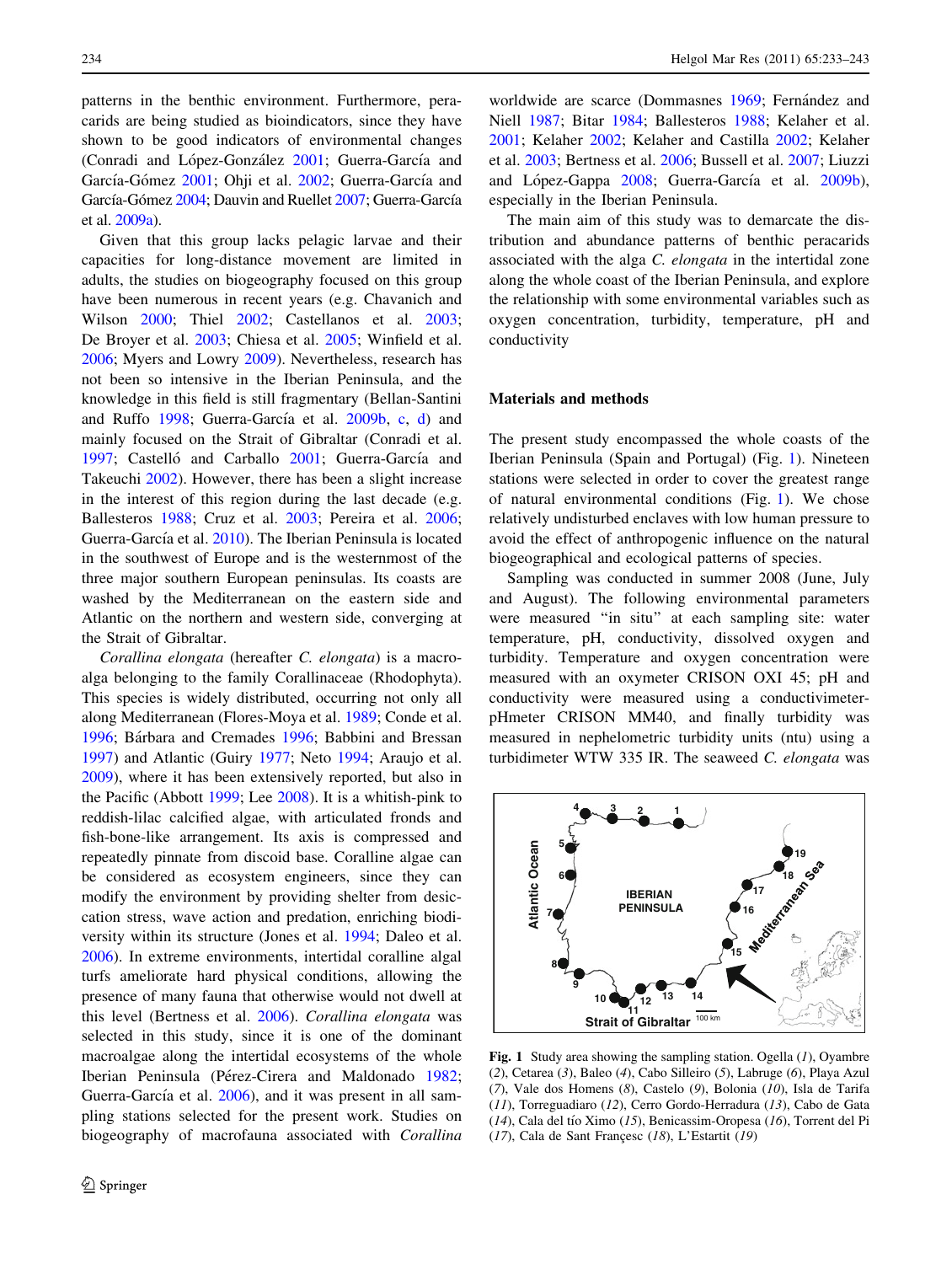selected as substrate, and three replicates (quadrats  $20 \times 20$ cm) were sampled in each station. Corallina elongata was distributed along the low intertidal level and sublittoral in most of stations, and the intertidal belt was selected for this study. The surface was scrapped, and the seaweed and associated fauna were collected. The samples were fixed in ethanol 80%, brought to laboratory and sieved using a mesh size of 0.5 mm. Peracarid crustaceans were sorted and identified to species level. Volume of C. elongata of each replicate was estimated as the difference between the initial and final volume when placed into a graduated cylinder with a fixed amount of water (see Pereira et al. [2006](#page-10-0)). Dry weight was also measured (after 24 h at  $70^{\circ}$ C). To estimate the cover of *C. elongata* in each locality, we used five random quadrats of  $50 \times 50$  cm subdivided with thick fishing line into 25 square units of  $10 \times 10$  cm. The presence/absence of the species was recorded for each unit, and data were expressed as cover percentage (mean  $\pm$  SD of the 5 replicates).

Species richness (S), abundance (N), Shannon-Weaver diversity  $(H')$  and Pielou's evenness  $(J)$  were measured for each station. Possible differences in these parameters between Mediterranean and Atlantic stations were tested by one-way ANOVA, after verifying normality using the Kolmogorov–Smirnov test and the homogeneity of variances using the Levene test. To explore the species replacement along the Atlantic and Mediterranean gradients, the Whittaker index (Whittaker [1972](#page-10-0)) was calculated as measure of ß-diversity. The affinities among stations based on peracarid data were measured through cluster analysis using UPGMA method, based on the Bray-Curtis similarity index. The relationships between environmental measures and peracarid assemblages were studied by Canonical Correspondence Analysis (CCA) and BIO-ENV. Multivariate analyses were carried out using the PRIMER package (Clarke and Gorley [2001\)](#page-9-0) and the PC-ORD programme (McCune and Mefford [1997\)](#page-10-0), whereas for univariate analyses the SPSS programme was used.

Species were classified in geographical distribution groups (see also López de la Cuadra and García-Gómez [1994](#page-10-0); Conradi and López-González [1999](#page-9-0); Guerra-García et al. [2009b](#page-9-0)). For the present study, five groups were considered: I (Endemic Mediterranean), II (Atlantic and Mediterranean), III (Atlantic, absent in Mediterranean) IV (Atlantic, Mediterranean and Indo-Pacific) and V (Cosmopolitan)

# **Results**

#### Abiotic data and abundance patterns of C. elongata

Regarding the measures taken for the environmental parameters, it was observed that the Mediterranean stations showed higher values of temperature and conductivity, as well as lower values of oxygen concentration and turbidity than the stations along the Atlantic coast (Fig. [2\)](#page-3-0). Oppositely, pH remained rather unalterable among the surveyed sites, with an average of 8.16, ranging from 8 (station 6) to 8.33 (station 10). Furthermore, it was also seen that temperature was negatively correlated with oxygen  $(r =$  $-0.69, P < 0.01$  and turbidity ( $r = -0.54, P < 0.05$ ) and positively with conductivity ( $r = 0.73, P < 0.01$ ). Station 6 showed abnormal characteristics when compared with the rest of the stations, with the maximum value of turbidity and minimum value of conductivity and temperature.

When focusing on the abundance patterns of C. elongata, the data obtained showed a negative correlation between cover of the seaweed and seawater temperature  $(r = -0.491, P < 0.05)$ ; thus, cover of C. elongata on Mediterranean stations was in general below 30%, while cover on the Atlantic stations was closer to 50% (Fig. [3](#page-3-0)). Biomass, however, did not show significant difference between the Mediterranean and Atlantic, ranging approximately from 500 to  $1,500 \text{ g/m}^2$ . Therefore, although Mediterranean intertidal was characterized by lower cover percentages of C. elongata, the patches in which the alga was present showed a similar biomass to Atlantic stations. Furthermore, values of volume of C. elongata were significantly correlated with dry weight ( $r = 0.95, P < 0.001$ ,  $n = 19$ ).

#### Peracarid assemblages

A total of 28,215 specimens were sorted and examined, out of which more than 87% were crustaceans of the superorder Peracarida, followed in importance by molluscs and annelids. In this study, 78 different species of peracarids were identified: 57 species of amphipods, 16 isopods, 4 tanaids and 1 cumacean (Table [1\)](#page-4-0). Gammarids were the dominant group in the majority of stations, representing more than 70% of the total peracarids and 61% of the total macrofauna on average, except on stations 7 (Playa Azul) and 11 (Tarifa) where isopods and caprellids were, respectively, the dominant groups. The most common species collected during the present study were the caprellid Caprella penantis, the gammarids Hyale schmidti, Hyale stebbingi, Jassa cf. falcata, Parajassa pelagica and Stenothoe monoculoides, the isopod Ischyromene lacazei and the tanaid Tanais dulongii. Gammarids did not show any particular preference for either Atlantic or Mediterranean, being equally distributed along the whole Peninsula, whereas caprellids and tanaidaceans presented their highest populations in the stations of the Strait of Gibraltar, and isopods were more abundant in Atlantic stations (Fig. [4\)](#page-5-0).

In connection with the descriptive parameters, the number of species per station ranged from 15 (station 9) to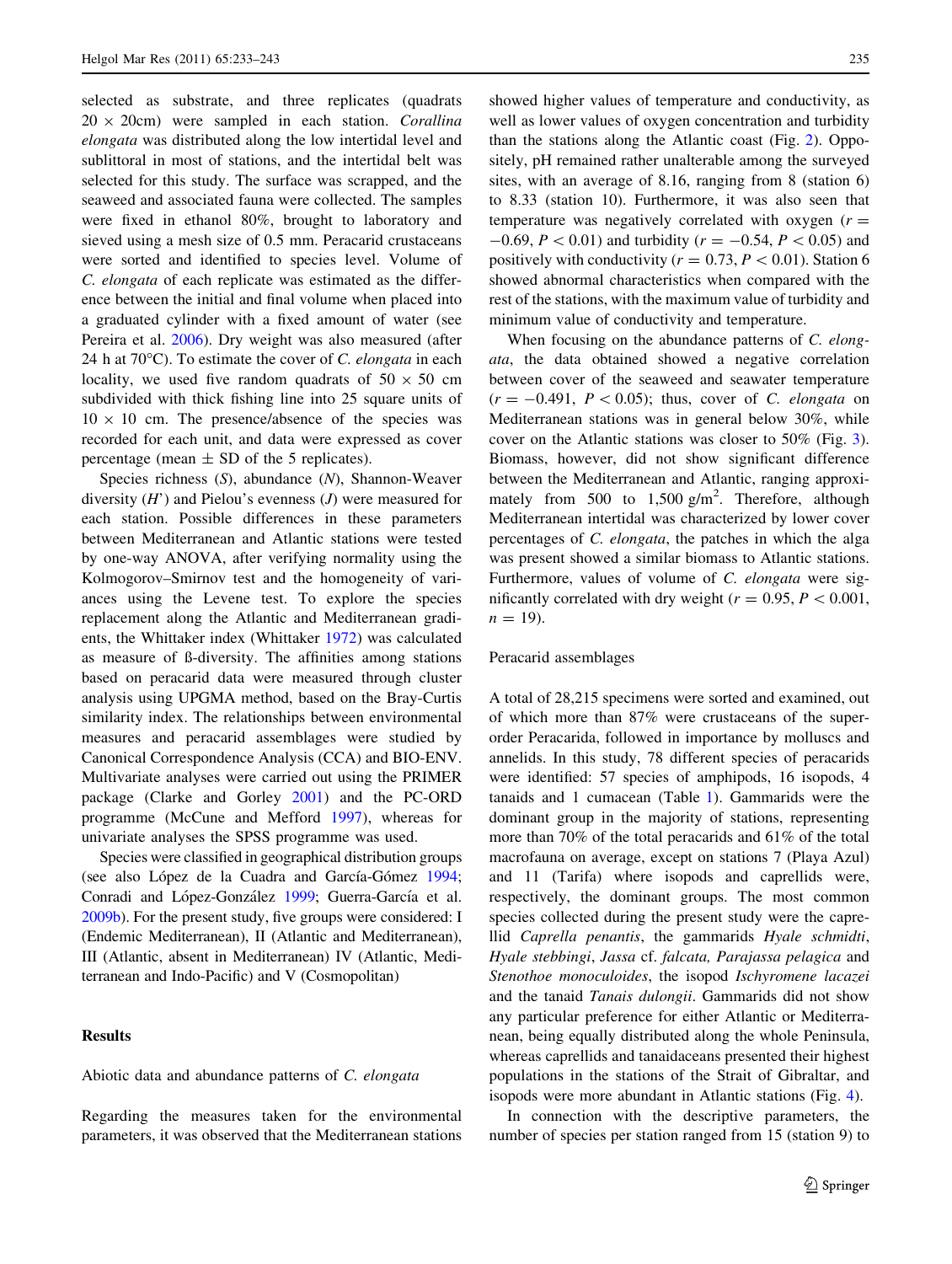mS/cm

<span id="page-3-0"></span>

Fig. 3 Cover percentage and biomass of C. elongata (Mean  $\pm$  SD) in each station

38 (station 8) (Fig. [5](#page-5-0)). The highest abundances were measured in the Atlantic stations 2, 6 and 8. Anyway, no significant differences of species richness, abundance and Shannon diversity were found between Mediterranean and Atlantic. Only the Pielou index was significantly higher in

Cover (%)

the Mediterranean ( $F = 5.3$ ,  $P \lt 0.05$ ). The Whittaker index, measured between contiguous stations, showed higher values around the Strait of Gibraltar, indicating that the highest replacement of species corresponded to this area (Fig. [6\)](#page-6-0)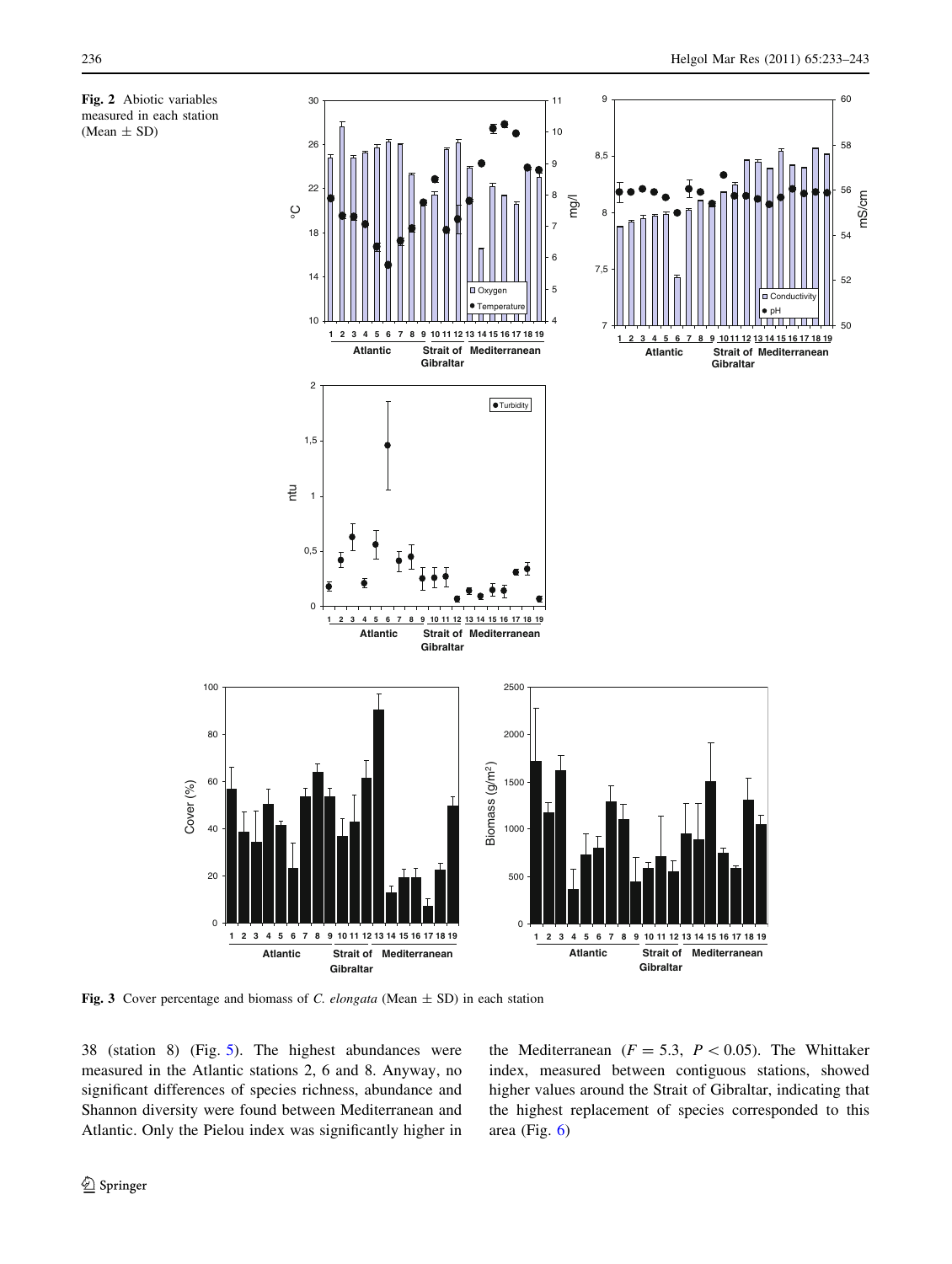<span id="page-4-0"></span>Table 1 Abundance (ind/m<sup>2</sup>) of the peracaridean species associated with Corallina elongata in the Iberian Peninsula

|                                                                                | BG             | 1 | 2 | 3 | 4 | 5 | 6 | 7 | 8 | 9 | 10 | 11 | 12 | 13 | 14 | 15 | 16 | 17 | 18 | 19 |   |           |
|--------------------------------------------------------------------------------|----------------|---|---|---|---|---|---|---|---|---|----|----|----|----|----|----|----|----|----|----|---|-----------|
| <b>AMPHIPODA:</b>                                                              |                |   |   |   |   |   |   |   |   |   |    |    |    |    |    |    |    |    |    |    |   |           |
| Caprellidea:<br>Caprella acanthifera Leach, 1814                               | ш              |   |   |   |   |   |   |   |   |   |    |    |    |    |    |    |    |    |    |    |   |           |
| Caprella danilevskii Czerniavskii, 1868                                        | IV             |   |   |   |   |   |   |   |   |   |    |    |    |    |    |    |    |    |    |    |   |           |
| Caprella grandimana Mayer, 1882                                                | Ш              |   |   |   |   |   |   |   |   |   |    |    |    |    |    |    |    |    |    |    |   |           |
| Caprella hirsuta Mayer, 1890                                                   | Ш              |   |   |   |   |   |   |   |   |   |    |    |    |    |    |    |    |    |    |    |   |           |
| Caprella liparotensis Haller, 1879                                             | $\,$ II        |   |   |   |   |   |   |   |   |   |    |    |    |    |    |    |    |    |    |    |   |           |
| Caprella penantis Leach, 1814                                                  | V              |   |   |   |   |   |   |   |   |   |    |    |    |    |    |    |    |    |    |    |   |           |
| Pseudoprotella phasma Montagu, 1804                                            | Ш              |   |   |   |   |   |   |   |   |   |    |    |    |    |    |    |    |    |    |    |   |           |
| Gammaridea:                                                                    |                |   |   |   |   |   |   |   |   |   |    |    |    |    |    |    |    |    |    |    |   |           |
| Ampelisca serraticauda Chevreus, 1888                                          | Ш              |   |   |   |   |   |   |   |   |   |    |    |    |    |    |    |    |    |    |    |   |           |
| Ampelisca sp                                                                   |                |   |   |   |   |   |   |   |   |   |    |    |    |    |    |    |    |    |    |    |   |           |
| Ampelisca unidentata Schellenberg, 1936                                        | $\,$ II        |   |   |   |   |   |   |   |   |   |    |    |    |    |    |    |    |    |    |    |   |           |
| Amphilochus neapolitanus Della Valle, 1893                                     | IV             |   |   |   |   |   |   |   |   |   |    |    |    |    |    |    |    |    |    |    |   |           |
| Ampithoe ferox (Chevreux, 1902)                                                | Ш              |   |   |   |   |   |   |   |   |   |    |    |    |    |    |    |    |    |    |    |   |           |
| Ampithoe gammaroides (Bate, 1856)                                              | Ш              |   |   |   |   |   |   |   |   |   |    |    |    |    |    |    |    |    |    |    |   |           |
| Ampithoe helleri G. Karaman, 1975                                              | $\rm{II}$      |   |   |   |   |   |   |   |   |   |    |    |    |    |    |    |    |    |    |    |   |           |
| Ampithoe ramondi Audouin, 1826                                                 | V              |   |   |   |   |   |   |   |   |   |    |    |    |    |    |    |    |    |    |    |   |           |
| Ampithoe riedli Krapp-Shickel, 1968                                            | J.             |   |   |   |   |   |   |   |   |   |    |    |    |    |    |    |    |    |    |    |   |           |
| Ampithoe spp                                                                   | J.             |   |   |   |   |   |   |   |   |   |    |    |    |    |    |    |    |    |    |    |   |           |
| Apherusa mediterranea Chevreux, 1911                                           | $\,$ II        |   |   |   |   |   |   |   |   |   |    |    |    |    |    |    |    |    |    |    |   |           |
| Apherusa jurinei (Milne-Edwards, 1830)                                         | $\,$ II        |   |   |   |   |   |   |   |   |   |    |    |    |    |    |    |    |    |    |    |   |           |
| Apocorophium acutum (Chevreux, 1908)                                           | V              |   |   |   |   |   |   |   |   |   |    |    |    |    |    |    |    |    |    |    |   |           |
| Dexamine spiniventris (Costa, 1853)                                            | IV             |   |   |   |   |   |   |   |   |   |    |    |    |    |    |    |    |    |    |    |   |           |
| Dexamine spinosa (Montagu, 1813)                                               | IV             |   |   |   |   |   |   |   |   |   |    |    |    |    |    |    |    |    |    |    |   |           |
| Elasmopus cf. Pectenicrus (Bate, 1862)                                         | IV             |   |   |   |   |   |   |   |   |   |    |    |    |    |    |    |    |    |    |    |   |           |
| Elasmopus pocillimanus (Bate, 1862)                                            | IV             |   |   |   |   |   |   |   |   |   |    |    |    |    |    |    |    |    |    |    |   |           |
| Elasmopus rapax Costa, 1853                                                    | V              |   |   |   |   |   |   |   |   |   |    |    |    |    |    |    |    |    |    |    |   |           |
| Elasmopus vachoni Mateus & Mateus, 1966                                        | Ш              |   |   |   |   |   |   |   |   |   |    |    |    |    |    |    |    |    |    |    |   |           |
| Elasmopus spp                                                                  |                |   |   |   |   |   |   |   |   |   |    |    |    |    |    |    |    |    |    |    |   |           |
| Gammaropsis maculata (Johnston, 1828)                                          | Ш              |   |   |   |   |   |   |   |   |   |    |    |    |    |    |    |    |    |    |    |   |           |
| Gammarellus homari (Fabricius, 1779)                                           | Ш              |   |   |   |   |   |   |   |   |   |    |    |    |    |    |    |    |    |    |    |   |           |
| Guernea coalita (Norman, 1868)                                                 | $\rm{II}$      |   |   |   |   |   |   |   |   |   |    |    |    |    |    |    |    |    |    |    |   |           |
| Hyale camptonyx (Heller, 1866)                                                 | IV             |   |   |   |   |   |   |   |   |   |    |    |    |    |    |    |    |    |    |    |   |           |
| Hyale perieri (Lucas, 1849)                                                    | Ш              |   |   |   |   |   |   |   |   |   |    |    |    |    |    |    |    |    |    |    |   |           |
| Hyale pontica Rathke, 1837                                                     | Ш              |   |   |   |   |   |   |   |   |   |    |    |    |    |    |    |    |    |    |    |   |           |
| Hyale schmidti (Heller, 1866)                                                  | Ш              |   |   |   |   |   |   |   |   |   |    |    |    |    |    |    |    |    |    |    |   |           |
| Hyale stebbingi Chevreux, 1888                                                 | Ш              |   |   |   |   |   |   |   |   |   |    |    |    |    |    |    |    |    |    |    |   |           |
| Jassa cadetta Krapp, Rampin & Libertini, 2008                                  | J              |   |   |   |   |   |   |   |   |   |    |    |    |    |    |    |    |    |    |    |   |           |
| Jassa dentex Chevreux & Fage, 1925                                             | Ш              |   |   |   |   |   |   |   |   |   |    |    |    |    |    |    |    |    |    |    |   |           |
| Jassa cf. falcata (Montagu, 1808)                                              | $\,$ II        |   |   |   |   |   |   |   |   |   |    |    |    |    |    |    |    |    |    |    |   |           |
| Jassa marmorata Holmes, 1903                                                   | V              |   |   |   |   |   |   |   |   |   |    |    |    |    |    |    |    |    |    |    |   |           |
| Jassa ocia (Bate, 1862)                                                        | Ш              |   |   |   |   |   |   |   |   |   |    |    |    |    |    |    |    |    |    |    |   |           |
| Lembos cf. spiniventris (Della Valle, 1893)                                    | J.             |   |   |   |   |   |   |   |   |   |    |    |    |    |    |    |    |    |    |    |   |           |
| Lembos sp                                                                      | J.             |   |   |   |   |   |   |   |   |   |    |    |    |    |    |    |    |    |    |    |   |           |
| Lembos websteri Bate, 1857                                                     | Ш              |   |   |   |   |   |   |   |   |   |    |    |    |    |    |    |    |    |    |    |   |           |
| Lysianassa costae (Milne-Edwards, 1830)                                        | Ш              |   |   |   |   |   |   |   |   |   |    |    |    |    |    |    |    |    |    |    |   |           |
| Maera inaequipes (Costa, 1857)                                                 | IV<br>Ш        |   |   |   |   |   |   |   |   |   |    |    |    |    |    |    |    |    |    |    |   |           |
| Melita hergensis Reid, 1939                                                    |                |   |   |   |   |   |   |   |   |   |    |    |    |    |    |    |    |    |    |    |   |           |
| Microdeutopus chelifer (Bate, 1862)                                            | $\,$ II        |   |   |   |   |   |   |   |   |   |    |    |    |    |    |    |    |    |    |    |   |           |
| Microdeutopus sp                                                               | $\rm{II}$      |   |   |   |   |   |   |   |   |   |    |    |    |    |    |    |    |    |    |    |   |           |
| Microprotopus maculatus Norman, 1867                                           | $\rm{II}$      |   |   |   |   |   |   |   |   |   |    |    |    |    |    |    |    |    |    |    |   |           |
| Parajassa pelagica Leach, 1814                                                 | Ш              |   |   |   |   |   |   |   |   |   |    |    |    |    |    |    |    |    |    |    |   |           |
| Peltocoxa damnoniensis (Stebbing, 1885)<br>Pereionotus testudo (Montagu, 1808) | Ш              |   |   |   |   |   |   |   |   |   |    |    |    |    |    |    |    |    |    |    |   |           |
|                                                                                | Ш              |   |   |   |   |   |   |   |   |   |    |    |    |    |    |    |    |    |    |    |   |           |
| Podocerus variegatus Leach, 1814<br>Stenothoe dollfusi Chevreux, 1887          | J              |   |   |   |   |   |   |   |   |   |    |    |    |    |    |    |    |    |    |    |   |           |
|                                                                                | IV             |   |   |   |   |   |   |   |   |   |    |    |    |    |    |    |    |    |    |    |   |           |
| Stenothoe gallensis Walker, 1904<br>Stenothoe monoculoides (Montagu, 1813)     | IV             |   |   |   |   |   |   |   |   |   |    |    |    |    |    |    |    |    |    |    |   |           |
| Stenothoe tergestina Nebeski, 1881                                             | Ш              |   |   |   |   |   |   |   |   |   |    |    |    |    |    |    |    |    |    |    |   |           |
| <b>CUMACEA:</b>                                                                |                |   |   |   |   |   |   |   |   |   |    |    |    |    |    |    |    |    |    |    |   |           |
| Cumella limicola Sars, 1879                                                    | $\mathbf{L}$   |   |   |   |   |   |   |   |   |   |    |    |    |    |    |    |    |    |    |    |   |           |
|                                                                                |                |   |   |   |   |   |   |   |   |   |    |    |    |    |    |    |    |    |    |    |   |           |
| <b>ISUPUDA:</b><br>Cymodoce truncata Leach, 1814                               | Ш              |   |   |   |   |   |   |   |   |   |    |    |    |    |    |    |    |    |    |    |   |           |
| Dynamene edwardsii (Lucas, 1849)                                               | Ш              |   |   |   |   |   |   |   |   |   |    |    |    |    |    |    |    |    |    |    |   |           |
| Dynamene torelliae Holdich, 1968                                               | J              |   |   |   |   |   |   |   |   |   |    |    |    |    |    |    |    |    |    |    |   |           |
| Dynamene sp                                                                    |                |   |   |   |   |   |   |   |   |   |    |    |    |    |    |    |    |    |    |    |   |           |
| Gnathia sp                                                                     |                |   |   |   |   |   |   |   |   |   |    |    |    |    |    |    |    |    |    |    |   |           |
| Idotea baltica (Pallas, 1772)                                                  | $\mathsf{V}$   |   |   |   |   |   |   |   |   |   |    |    |    |    |    |    |    |    |    |    |   |           |
| Idotea granulosa Rathke, 1843                                                  | $\mathbf{III}$ |   |   |   |   |   |   |   |   |   |    |    |    |    |    |    |    |    |    |    |   |           |
| Idotea pelagica Leach, 1815                                                    | Ш              |   |   |   |   |   |   |   |   |   |    |    |    |    |    |    |    |    |    |    |   |           |
| Ischyromene lacazei Racovitza, 1908                                            | Ш              |   |   |   |   |   |   |   |   |   |    |    |    |    |    |    |    |    |    |    |   |           |
| Jaeropsis brevicornis Koehler, 1885                                            | Ш              |   |   |   |   |   |   |   |   |   |    |    |    |    |    |    |    |    |    |    |   |           |
| Janiropsis breviremis (Sars, 1883)                                             | Ш              |   |   |   |   |   |   |   |   |   |    |    |    |    |    |    |    |    |    |    |   |           |
| Munna cf. limicola Sars, 1866                                                  | $\,$ II        |   |   |   |   |   |   |   |   |   |    |    |    |    |    |    |    |    |    |    |   |           |
| Munna sp                                                                       |                |   |   |   |   |   |   |   |   |   |    |    |    |    |    |    |    |    |    |    |   |           |
| Paranthura costana Bate & Westwood, 1868                                       | Ш              |   |   |   |   |   |   |   |   |   |    |    |    |    |    |    |    |    |    |    |   | $1 - 10$  |
| Synisoma lancifer (Miers, 1881)                                                | $\,$ II        |   |   |   |   |   |   |   |   |   |    |    |    |    |    |    |    |    |    |    |   | 11-50     |
| Synisoma sp                                                                    |                |   |   |   |   |   |   |   |   |   |    |    |    |    |    |    |    |    |    |    | ۰ | 51-100    |
| <b>TANAIDACEA:</b>                                                             |                |   |   |   |   |   |   |   |   |   |    |    |    |    |    |    |    |    |    |    |   | 101-500   |
| Leptochelia dubia (Krøyer, 1842)                                               | V              |   |   |   |   |   |   |   |   |   |    |    |    |    |    |    |    |    |    |    |   | 501-1000  |
| Synapseudes shiinoi Riggio, 1973                                               | Ш              |   |   |   |   |   |   |   |   |   |    |    |    |    |    |    |    |    |    |    |   | 1001-5000 |
| Tanais dulongii (Audouin, 1826)                                                | IV             |   |   |   |   |   |   |   |   |   |    |    |    |    |    |    |    |    |    |    |   | >5000     |
| Zeuxo normani (H. Richardson, 1905)                                            | IV             |   |   |   |   |   |   |   |   |   |    |    |    |    |    |    |    |    |    |    |   |           |
|                                                                                |                |   |   |   |   |   |   |   |   |   |    |    |    |    |    |    |    |    |    |    |   |           |

BG Biogeographical group (see Fig. [9\)](#page-8-0)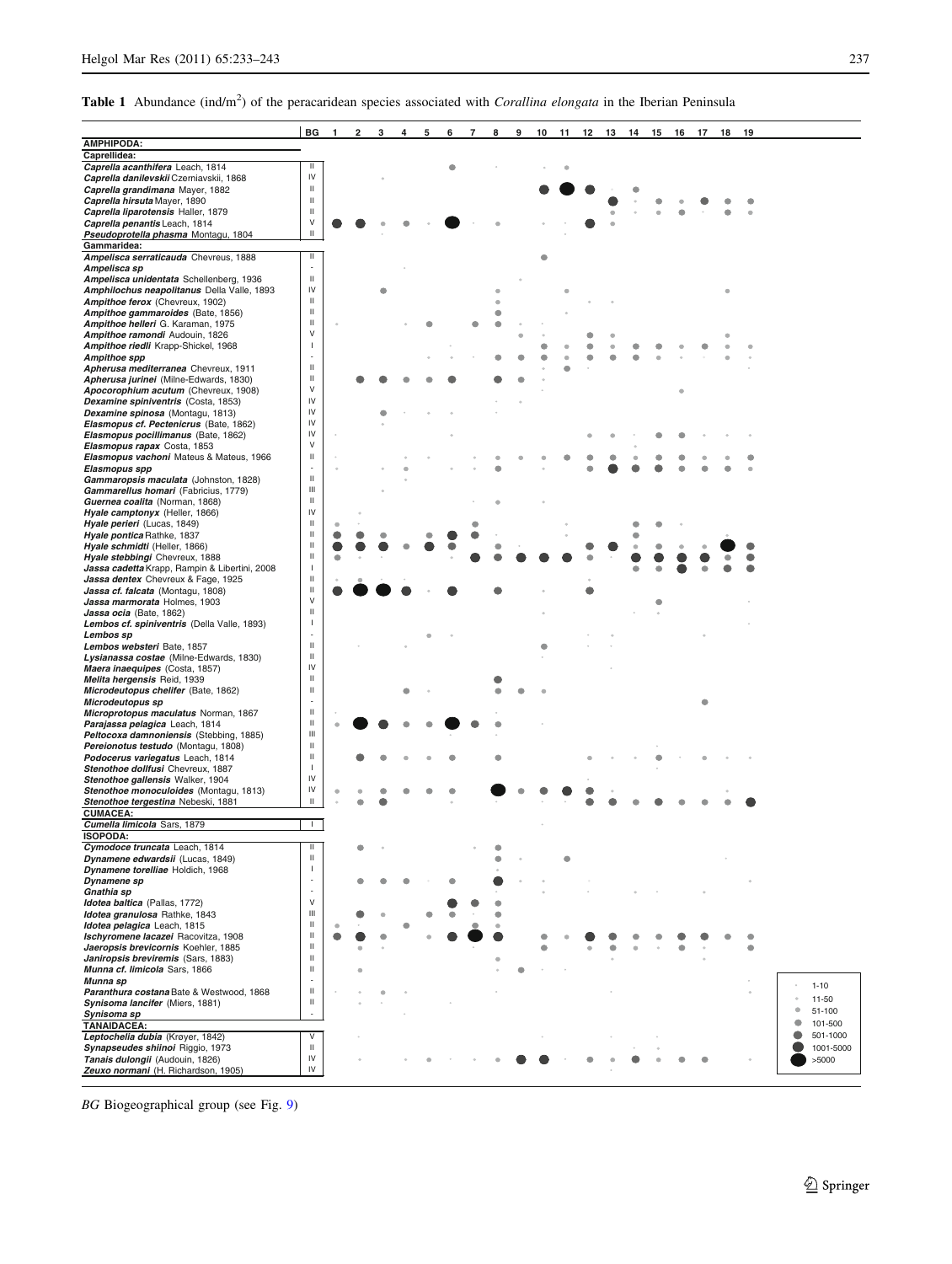<span id="page-5-0"></span>

Fig. 4 Abundance patterns of the peracarids associated with C. elongata

Fig. 5 Descriptive parameters of the peracarid community measured in each station. Number of species is measured per station (considering the three replicates). Abundance, Shannon diversity and Pielou evenness are mean  $\pm$  SD of the three replicates

When examining the cluster based on Bray-Curtis similarity, two main groups can be differentiated. One group included stations 1–8 (Atlantic) and the other one clustered stations 9–19 (Mediterranean and Strait of Gibraltar together) (Fig. [7](#page-6-0)). Figure [8](#page-7-0) and Table [2](#page-8-0) show the results of the Canonical Correspondence Analysis (CCA). First axis, which absorbed 17.9% of total variance, was significantly correlated with temperature, conductivity, turbidity and oxygen, whereas the second axis mainly correlated with the algal cover. Species such as the gammarids Ampelisca unidentata, Elasmopus vachoni, Ampithoe riedli, Jassa ocia or Elasmopus rapax, isopods such Gnathia sp., or tanaids such as Synapseudes shinoi were associated with stations characterized by higher temperature and conductivity. Caprella penantis, Idotea species, Gammaropsis maculata, Gammarellus homari, Hyale pontica among others were found in oxygenate waters with high levels of turbidity. The highest correlation in the BIO-ENV was measured for conductivity ( $r = 0.55$ ,  $P < 0.05$ ) as unique

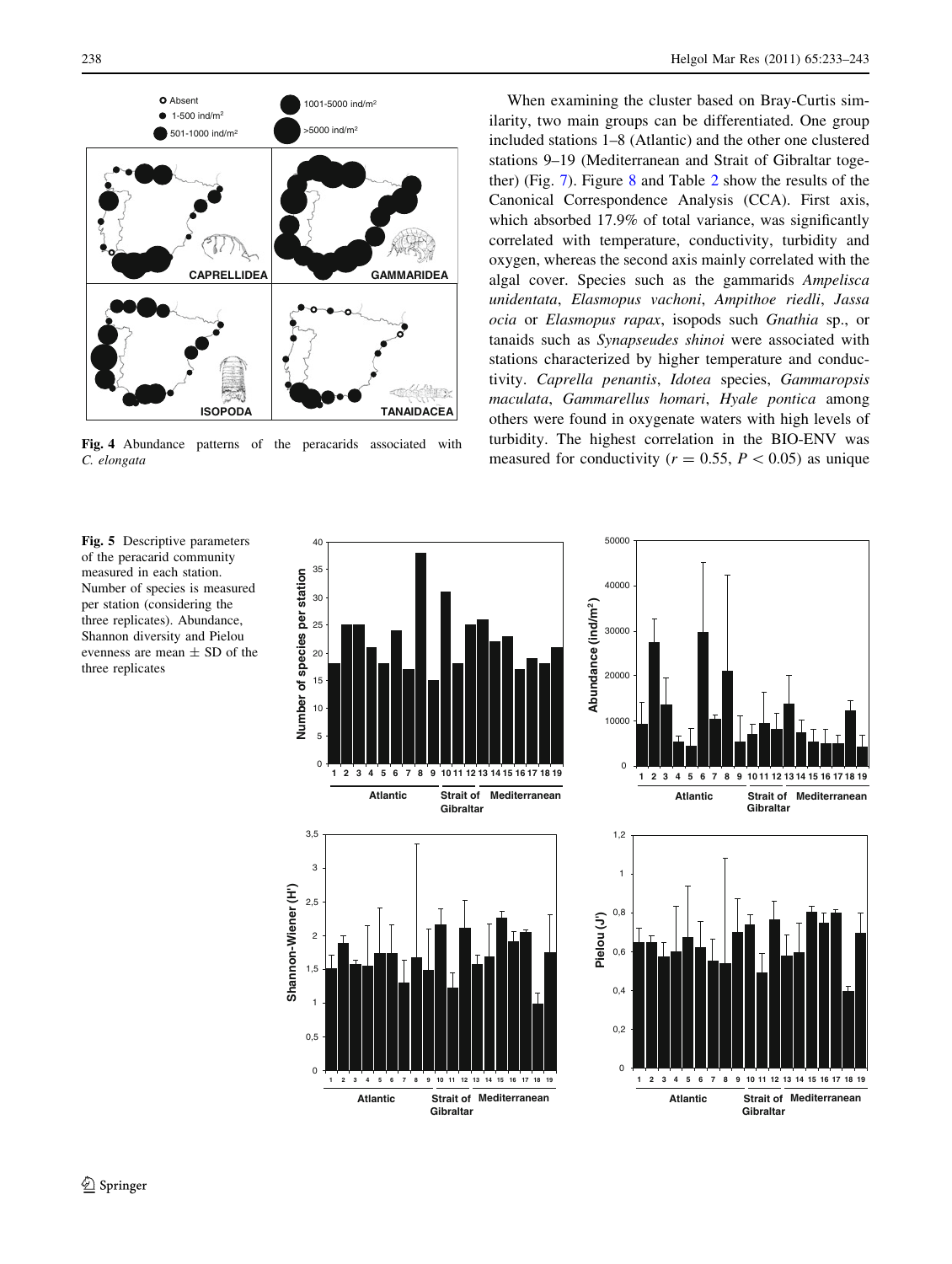<span id="page-6-0"></span>

Fig. 6 Whittaker index measured between pairs of contiguous stations



Fig. 7 Cluster analysis based on the peracarid composition of each station

variable, which was the best to explain peracarid distribution. All the remaining combinations of variables showed lower correlation values.

The classification of species in geographical distribution groups (Fig. [9](#page-8-0); Table [1\)](#page-4-0) shows that most species have an Atlantic-Mediterranean distribution (60%). Only the gammarids Gammarellus homari and Peltocoxa damnoniensis, and the isopod Idotea granulosa are restricted to the Atlantic. In connection with the endemic species, only these species Ampithoe riedli, Jassa cadetta, Lembos spiniventris, Stenothoe dollfusi, Cumella limicola, and Dynamene torelliae were Mediterranean endemisms.

# Discussion

The peracarid crustaceans constitute the dominant group of epiphytic macrofauna in the intertidal region (Guerra-García et al.  $2010$ ) and are useful as bioindicators (e.g. Conradi et al. [1997;](#page-9-0) Sánchez-Moyano and García-Gómez [1998](#page-10-0); Guerra-García and García-Gómez [2001](#page-9-0); Ohji et al. [2002](#page-10-0); Dauvin and Ruellet [2007\)](#page-9-0). On the other hand, C. elongata is one of the most important algae in the intertidal ecosystems (Pérez-Cirera and Maldonado [1982](#page-10-0); Guerra-García et al. [2006](#page-9-0)). Consequently, the study of the peracarids associated with C. elongata in the Iberian Peninsula is especially relevant.

The most relevant aspect of this study lies on the faunistic contribution: seventy-eight species of peracarids have been identified during the present study, most of them widely distributed along the Atlantic and Mediterranean, and patterns of abundance along the whole Iberian Peninsula are also included (see Table [1\)](#page-4-0). The percentage of Mediterranean endemics was very low (9%). These results agree with Guerra-García et al.  $(2009b)$  $(2009b)$ , who studied the peracarids associated with C. elongata in the Strait of Gibraltar and found 40 species in the 25 selected stations. In the present study, we found 42 species in the 3 stations located in the Strait of Gibraltar (see stations 10, 11 y 12 in Fig. [1](#page-1-0)) with similar biogeographical distribution. The percentage of Mediterranean endemics is very low (3–5% for the Strait and 9% if we consider the whole Iberian Peninsula) when compared to other studies (see Bellan-Santini and Ruffo [1998;](#page-9-0) Conradi and López-González [1999](#page-9-0); Guerra-García and Takeuchi [2002\)](#page-9-0). The low number of Mediterranean endemics found for peracarids associated with C. elongata (see also Guerra-García et al. [2009b\)](#page-9-0) contrast with the 37% of endemic amphipods reported by Bellan-Santini and Ruffo ([1998\)](#page-9-0), even higher than the 26.6% calculated by Fredj et al. [\(1992](#page-9-0)) for all the Mediterranean fauna as a whole. Conradi and López-González [\(1999](#page-9-0)) also reported a high endemic benthic Gammaridea fauna (18.3% endemics) from Algeciras Bay (Iberian side of the Strait of Gibraltar). Guerra-García et al. ([2009b\)](#page-9-0) explained this low endemicity on the basis of the distribution of C. elongata, which is an unspecific substrate widely distributed along the Atlantic and Mediterranean intertidal ecosystems. The peracarid fauna associated with this alga seems to have a low endemic component, but a high percentage of lessepsian species (group IV) due to colonization in progress by Indo-Pacific elements via the Suez Canal.

Multivariate analyses based on peracarid abundance clearly showed two groups of stations (Mediterranean vs. Atlantic) with stations of the Strait of Gibraltar clustered together with Mediterranean stations. This pattern was also obtained for the caprellid community associated with the seaweed Stypocaulon scoparium (see Guerra-García et al. [2009d](#page-9-0)), so the present study also reflects that the fauna of the Strait of Gibraltar seems to be more similar to the Mediterranean than to the Atlantic. In any case, along the Iberian Peninsula, the Strait is the area with higher rates of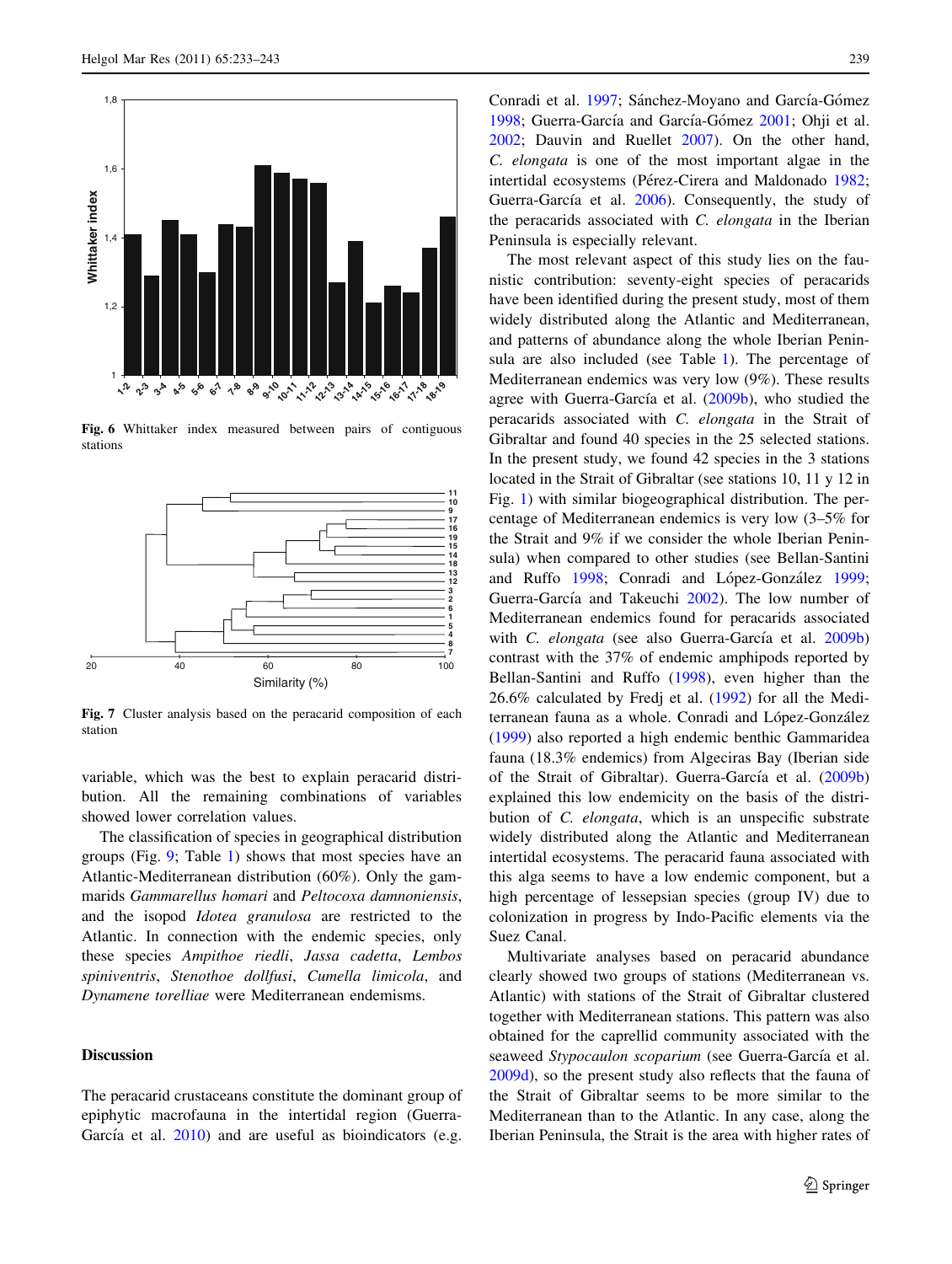<span id="page-7-0"></span>

Fig. 8 Graph representation of the stations and caprellid species with respect to the first two axes of the Canonical Correspondence Analysis (CCA)

species replacement or turnover, as measured by the Whittaker index in the present study.

Among the physicochemical parameters, hydrodinamism and sedimentation rate are reported in literature as two of the most relevant factors to structure marine communities (Moore [1972;](#page-10-0) Dodds [1991;](#page-9-0) Gibbons [1988](#page-9-0)), together with temperature, conductivity, availability of food, predation and habitat structure (Duffy and Hay [1991](#page-9-0);

<sup>2</sup> Springer

Dauby et al. [2001](#page-9-0)). In the present study, according to the CCA and BIO-ENV, conductivity was the variable which better explained peracarid distribution along the Iberian Peninsula. Mediterranean is characterized by higher conductivity and temperature and lower values of dissolved oxygen and turbidity. Tanaids showed preferences for Mediterranean stations, while isopods were more abundant in Atlantic stations. Amphipods did not show a clear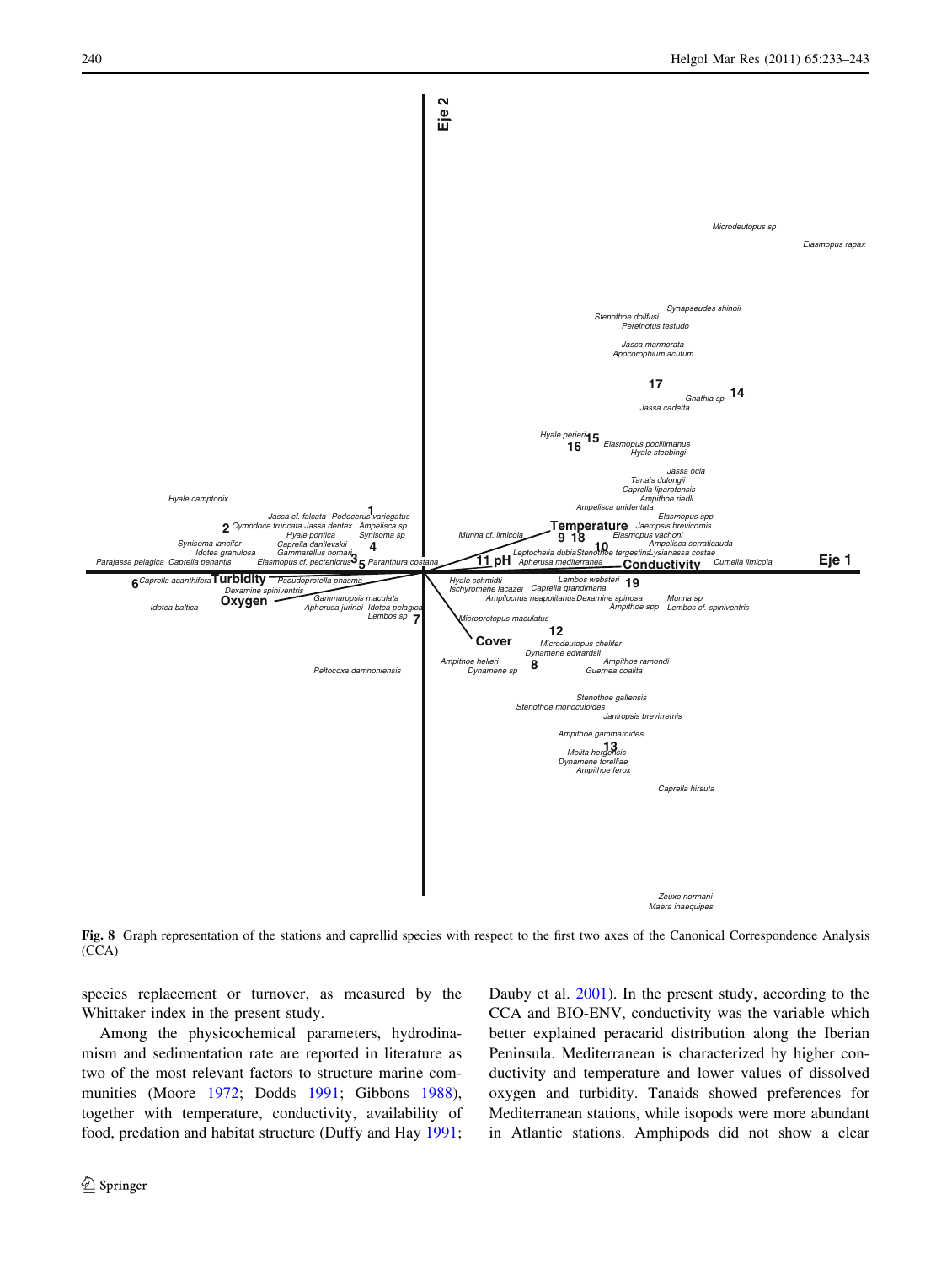<span id="page-8-0"></span>Table 2 Summary of the results of the CCA analysis

|                                          | Axis 1     | Axis 2    | Axis 3  |
|------------------------------------------|------------|-----------|---------|
| Eigenvalue                               | 0.63       | 0.41      | 0.29    |
| Percentage of species variance           | 17.9       | 11.5      | 8.1     |
| Correlation with environmental variables |            |           |         |
| Temperature $(^{\circ}C)$                | $-0.71***$ | $-0.66**$ | $0.55*$ |
| pH                                       |            |           |         |
| $Oxygen$ (mg/l)                          | $-0.79***$ | $-0.56**$ |         |
| Conductivity (mS/cm)                     | $0.86***$  |           | $0.6**$ |
| Turbidity (ntu)                          | $-0.70***$ |           |         |
| C. elongata cover $(\%)$                 |            | $0.87***$ |         |
|                                          |            |           |         |

\*  $P < 0.05$ ; \*\*  $P < 0.01$ ; \*\*\*  $P < 0.001$ . See also Fig. [8](#page-7-0)



Fig. 9 Percentage of species in the zoogeographical groups considered. I (Endemic Mediterranean), II (Atlantic and Mediterranean), III (Atlantic, absent in Mediterranean) IV (Atlantic, Mediterranean and Indo-Pacific) and V (Cosmopolitan)

general pattern as a group, since different species showed distinct distribution pattern. The unusual conditions measured in station 6 (low conductivity and oxygen and high turbidity) could be related to rivers influence discharging fresh water. These conditions seem to be excellent for some species, such as Parajassa pelagica. On the other hand, species of the genus Hyale were the most abundant in the present study. In fact, the genus Hyale is well adapted to life among algae of the higher littoral levels (Tararam et al. [1986;](#page-10-0) Baldinger and Gable 1995).

In the present study, although there were no significant differences in the number of species and Shannon diversity between Atlantic and Mediterranean stations, some species are substituted by others along the Atlantic-Mediterranean axis. Most of the substitution events affect species of the same genera, probably related to sympatric speciation. Some examples are the substitution of the species Jassa falcata (Atlantic) by J. cadetta (Mediterranean), Apherusa jurinei (Atlantic) by A. mediterranea (Mediterranean), Ampithoe helleri (Atlantic) by A. riedli (Mediterranean) or Stenothoe monoculoides (Atlantic) by S. tergestina (Mediterranean). Nevertheless, there are other factors that could also affect, such as competition or facilitation among species. For example, Viejo and Arrontes ([1992](#page-10-0)) showed that the feeding activity of the isopod Dynamene bidentata was beneficial for the amphipod *Hyale nilsonii*, by providing suitable feeding surface on Fucus vesiculosus. A similar interaction seems to occur also in Tarifa Island between H. perieri, D. bidentata and the alga F. spiralis (Guerra-García et al. unpublished data). On the other hand, the higher Pielou index measured in the Mediterranean is probably due to high abundance values of some species in Atlantic stations such as Caprella penantis, Jassa falcata and Parajassa pelagica.

During the last decade, changes in the species distribution in marine ecosystems due to the climatic change are increasing (Francour et al. [1994;](#page-9-0) Walther et al. [2002](#page-10-0); Macdonald et al. [2005;](#page-10-0) Harley et al. [2006;](#page-10-0) Barber et al. 2008). Further studies are necessary to explore whether observed patterns of the peracarid species are strictly consequence of natural factors or are already affected by the climatic change.

Acknowledgments Financial support of this work was provided by the Ministerio de Educación y Ciencia (Project CGL2007-60044/ BOS) co-financed by FEDER funds and by the Consejería de Innovación, Ciencia y Empresa, Junta de Andalucía (Project P07-RNM-02524). Special thanks to J. Corzo, M.P. Cabezas and E. Baeza-Rojano for their collaboration during the sampling programme and to J.E. Sánchez-Moyano for his assistance in species identification.

#### References

- Abbott IA (1999) Marine red algae of the Hawaiian Islands. Bishop Museum Press, pp  $xy + 477$
- Andrew NL, Mapstone BD (1987) Sampling and the description of spatial pattern in marine ecology. Ann Rev Oceanogr Mar Biol 25:39–90
- Araujo R, Bárbara I, Tibaldo M, Berecibar E, Tapia PD, Pereira R, Santos R, Pinto IS (2009) Checklist of benthic marine algae and cyanobacteria of northern Portugal. Bot Mar 52:24–46
- Babbini L, Bressan G (1997) Recensement de Corallinacées de la Mer Méditerranée et considérations phytogéographiques. Bibliot Phycol 103:1–421
- Baldinger AJ, Gable MF (1995) The occurrence of amphipods and other peracarid crustaceans in the rocky littoral zone of Bermuda. Polskie Arch Hydrobiol 42:431–439
- Ballesteros E (1988) Composición y estructura de la comunidad infralitoral de Corallina elongata Ellis y Solander, 1786, de la Costa Brava (Mediterráneo occidental). Inv Pesq 52(1):135-151
- Bárbara I, Cremades J (1996) Seaweeds of the Ría de A Coruña (NW Iberian Peninsula, Spain). Bot Mar 39:371–388
- Barber DG, Lukovich JV, Keogak J, Baryluk S, Fortier L, Henry GHR (2008) The changing climate of the Arctic. Arctic 61(Suppl 1): 7–26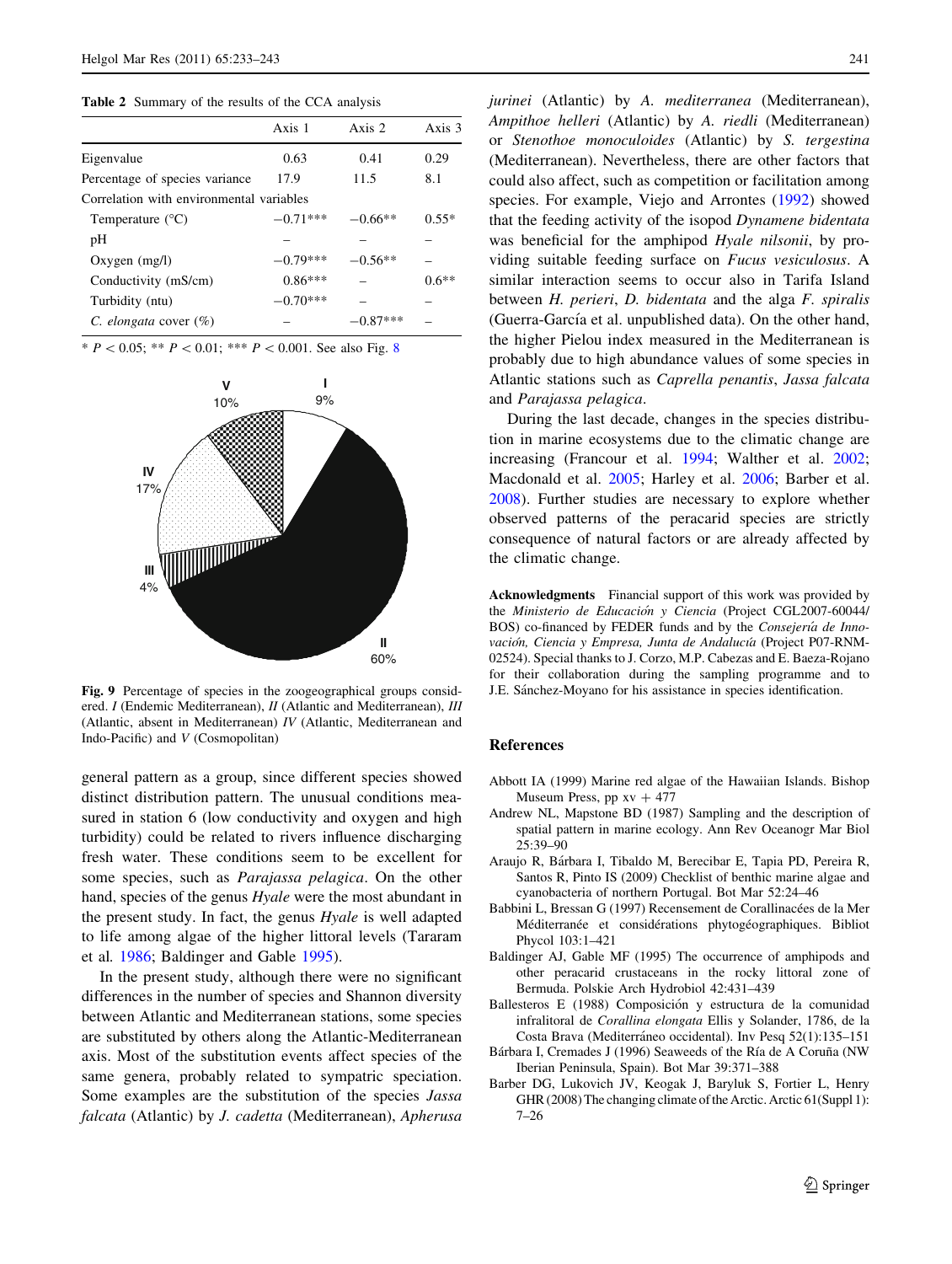- <span id="page-9-0"></span>Bellan-Santini D, Ruffo S (1998) Faunistics and zoogeography. In: Ruffo S (ed) The Amphipoda of the Mediterranean. Meémoires d l'Institut Oceéanographique, Monaco 13, pp 895–911
- Bertness MD, Crain CM, Silliman BR, Bazterrica MC, Reyna MV, Hidalgo F, Farina JK (2006) The community structure of western Atlantic Patagonian rocky shores. Ecol Monogr 76:439–460
- Bitar GA (1984) Contribution to qualitative and quantitative studies of the macrozoobenthos from a community of Corallina mediterranea (Areschoug) established on the Moroccan Atlantic coast (Temara area). Actes de l'Institut Agronomique et Veterinaire Hassan 2. Revue Scientifique et Technique Multidisciplinaire 4(1):181–190
- Bussell JA, Lucas IAN, Seed R (2007) Patterns in the invertebrate assemblage associated with Corallina officinalis in tide pools. J Mar Biol Assoc UK 87:383–388
- Castellanos C, Hernández-Vega S, Junoy J (2003) Isópodos marinos (Crustacea: Isopoda) de las islas Chafarinas (Mediterráneo) occidental). Bol Inst Esp Oceanog 19(1–4):219–233
- Castelló J, Carballo JL (2001) Isopod fauna, excluding Epicaridea, from the Strait of Gibraltar and nearby areas (Southern Iberian Peninsula). Sci Mar 65:221–241
- Chavanich S, Wilson K (2000) Rocky intertidal zonation of Gammaridean Amphipods in Long island sound, Connecticut. Crustaceana 73:835–846
- Chiesa IL, Alonso GM, Zelaya DG (2005) Species richness and faunistic affinities of the Gammaridea and Corophiidea (Amphipoda) from shallow waters of southern Tierra del Fuego, Argentina: preliminary results. Sci Mar 69(Suppl. 2):167–174
- Clarke KR, Gorley RN (2001) Primer (Plymouth Routines in Multivariate Ecological Research) v5: user manual/tutorial. PRIMER-E Ltd., Plymouth
- Conde F, Flores-Moya A, Soto J, Altamirano M, Sánchez A (1996) Check-list of Andalusia (S. Spain) seaweeds. III. Rhodophyceae. Acta Bot Malacitana 21:7–33
- Conradi M, López-González PJ (1999) The benthic Gammaridea (Crustacea, Amphipoda) fauna of Algeciras Bay (Strait of Gibraltar): distributional ecology and some biogeographical considerations. Helgol Mar Res 53:2–8
- Conradi M, López-González JC (2001) Relationships between environmental variables and the abundance of peracarid fauna in Algeciras Bay (Southern Iberian Peninsula). Cien Mar 27:481–500
- Conradi M, López-González PJ, García-Gómez JC (1997) The amphipod community as a bioindicator in Algeciras Bay (Southern Iberian Peninsula) based on a spatio-temporal distribution. PSZNI Mar Ecol 18(2):97–111
- Cruz S, Gamito S, Marques JC (2003) Spatial distribution of peracarids in the intertidal zone of the Ria Formosa (Portugal). Crustaceana 76(4):411–431
- Daleo P, Escapa M, Alberti J, Iribarne O (2006) Negative effects of an autogenic ecosystem engineer: interactions between coralline turf and an ephemeral green alga. Mar Ecol Prog Ser 315:67–73
- Dauby P, Scailteur Y, De Broyer C (2001) Trophic diversity within the eastern Weddell Sea amphipod community. Hydrobiology 443:69–86
- Dauvin JC, Ruellet T (2007) Polychaete/amphipod ratio revisited. Mar Pollut Bull 55:215–224
- De Broyer C, Jazdzerski K, Dauby P (2003) Biodiversity patterns in the Southern Ocean: lessons from Crustacea. In: 8th SCAR international biology symposium, pp 201–214
- Dodds WK (1991) Community interactions between the filamentous alga Cladophora glomerata (L.) Kuetzing, its epiphytes, and epiphyte grazers. Oecologia 85:572–580
- Dommasnes A (1969) On the fauna of Corallina officinalis L. in Western Norway. Sarsia 38:71–86
- Duffy JE, Hay ME (1991) Food and shelter as determinants of food choice by a herbivorous marine amphipod. Ecology 72:1286–1298
- Edgar GJ, Robertson AI (1992) The influence of seagrass structure on the distribution and abundance of mobile epifauna: pattern and process in a Western Australia Amphibolis bed. J Exp Mar Biol Ecol 160:13–31
- Fernández JA, Niell FX (1987) Estudios estructurales del horizonte de Corallina elongata Ellis y Sol. en el sistema intermareal de Punta Carnero (Algeciras, Cádiz). Cuad Marisq 11:411
- Flores-Moya A, Vera-Gonzalez JJ, Conde F (1989) Contribución a la corología de las macroalgas marinas bentónicas del litoral Malagueño. I Acta Bot Malacitana 14:199-201
- Francour P, Boudouresque CF, Harmelin JG, Harmelin-Vivien ML, Quignard JP (1994) Are the Mediterranean waters becoming warmer? Information from biological indicators. Mar Pollut Bull 28:523–526
- Fredj G, Bellan-Santini D, Meinardi M (1992) État des connaissances sur la faune marine méditerranéenne. Bull de l'Institut Oce'anographique Monaco 9:133–145
- Gibbons MJ (1988) The impact of sediment accumulations, relative habitat complexity and elevation on rocky shore meiofauna. J Exp Mar Biol Ecol 122:225–241
- Gudmundsson G, von Schmalensee M, Svavarsson J (2000) Are foraminifers (Protozoa) important food for small isopods (Crustacea) in the deep-sea? Deep sea Res I 47:2093–2210
- Guerra-García JM, García-Gómez JC (2001) The spatial distribution of Caprellidea (Crustacea: Amphipoda): a stress bioindicator in Ceuta (Nort Africa, Gibraltar Area). PSZNI Mar Ecol 22:357–367
- Guerra-García JM, García-Gómez JC (2004) Crustacean assemblages and sediment pollution in an exceptional case study: a harbour with two opposing entrances. Crustaceana 77:353–370
- Guerra-García JM, Takeuchi I (2002) The Caprellidea (Crustacea: Amphipoda) from Ceuta, North Africa, with the description of three species of Caprella, a key to the species of Caprella, and biogeographical discussion. J Nat Hist 36:675–713
- Guerra-García JM, Tierno de Figueroa JM (2009) What do Caprellids (Crustacea: Amphipoda) feed on? Mar Biol 156(9):1881–1890
- Guerra-García JM, Maestre MJ, González AR, García-Gómez JC (2006) Assessing a quick monitoring method using rocky intertidal communities as a bioindicador: a multivariate approach in Algeciras Bay. Environ Monitor Assessm 116:345–361
- Guerra-García JM, Baeza-Rojano E, Cabezas MP, Díaz-Pavón JJ, Pacios I, García-Gómez JC (2009a) The amphipods Caprella penantis and Hyale schmidtii as biomonitors of trace metal contamination in intertidal ecosystems of Algeciras Bay, Southern Spain. Mar Pollut Bull 58:765–786
- Guerra-García JM, Cabezas P, Baeza-Rojano E, Espinosa F, García-Gómez JC (2009b) Is the north side of the Strait of Gibraltar more diverse than the south side? A case study using the intertidal peracarids (Crustacea: Malacostraca) associated to the seaweed Corallina elongata. J Mar Biol Assoc UK 89:387–397
- Guerra-García JM, Ros M, Sánchez JA (2009c) Isopods, tanaids and cumaceans (Crustacea, Peracarida) associated to the seaweed Stypocaulon scoparium in the Iberian Peninsula. Zoologica Baetica 20:35–48
- Guerra-García JM, Sánchez JA, Ros M (2009d) Distributional and ecological patterns of caprellids (Crustacea: Amphipoda) associated with the seaweed Stypocaulon scoparium in the Iberian Peninsula. Mar Biod Rec 2:1–8
- Guerra-García JM, Sánchez JA, Ros M, Baeza-Rojano E, Cabezas MP, Corzo J (2010) Macrofauna asociada al alga Stypocaulon scoparium en el Estrecho de Gibraltar y comparación con el resto de la Península Ibérica. Almoraima